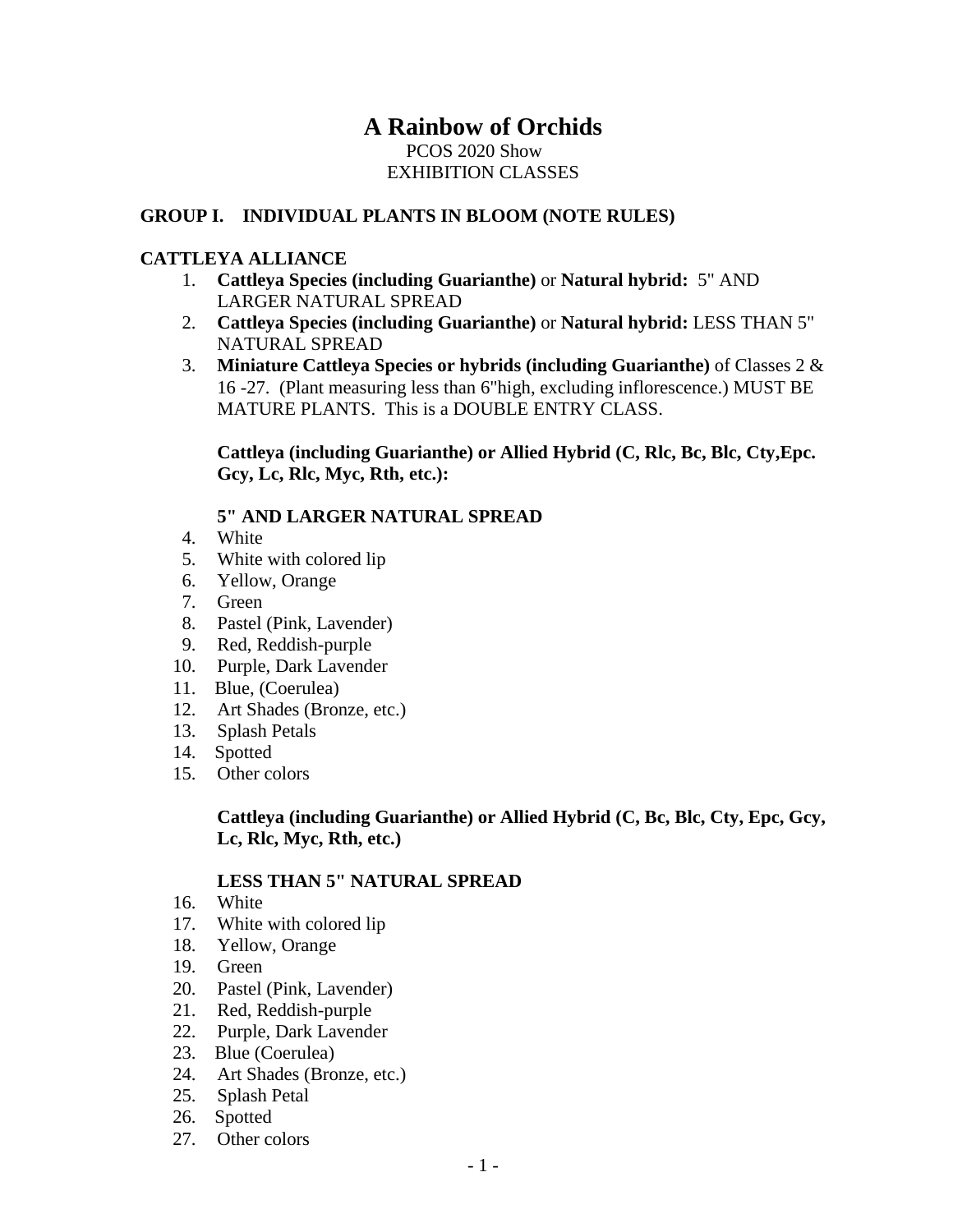## **OTHER CATTLEYA Alliance (not including Cattleya or Guarianthe**):

- 28. **Brassavola,** species and hybrids using terete-leaved Brassavola
- 29. **Rhyncholaelia** species and hybrids
- 30. **Broughtonia** species and hybrids
- 31. **Encyclia** species and hybrids
- 32. **Prosthecea** species and hybrids
- 33. **Epidendrum** species and hybrids
- 34. **Laelia** species and hybrids
- 35. **Myrmecophila** species and hybrids,
- 36. **Other species and their hybrids, not otherwise covered in previous classes** (Caularthron (Diacrium) ,Leptotes, Hexisea, Cattleyopsis, etc.)
- 37. Cattleya Alliance SEEDLING BLOOMING FOR FIRST TIME (Classes 1-31) MUST BE ENTERED, (May include Cattleya or Guarianthe)

## **DENDROBIUM**

**Phalaenopsis type: full-round shape** (bigibbum, affine, phalaenopsis, etc.) **Species:**

- 38. White
- 39. Pink
- 40. Other Colors

#### **Hybrids,** Predominant color:

- 41. White
- 42. Dark Purple/Red
- 43. Striped
- 44. Pastel
- 45. Blue
- 46. Two-Toned / Splashed
- 47. Other colors

**Antelope type:** antelope type (antennatum, gouldii, canaliculatum,stratiotes, discolor, etc.):

- 48. Species
- 49. Hybrids

## **Intermediate type: (cross between full round and Antelope type) Hybrids,** Predominant color:

- 50. White
- 51. Dark Purple/Red
- 52. Striped
- 53. Pastel
- 54. Blue
- 55. Two-Toned / Splashed
- 56. Other colors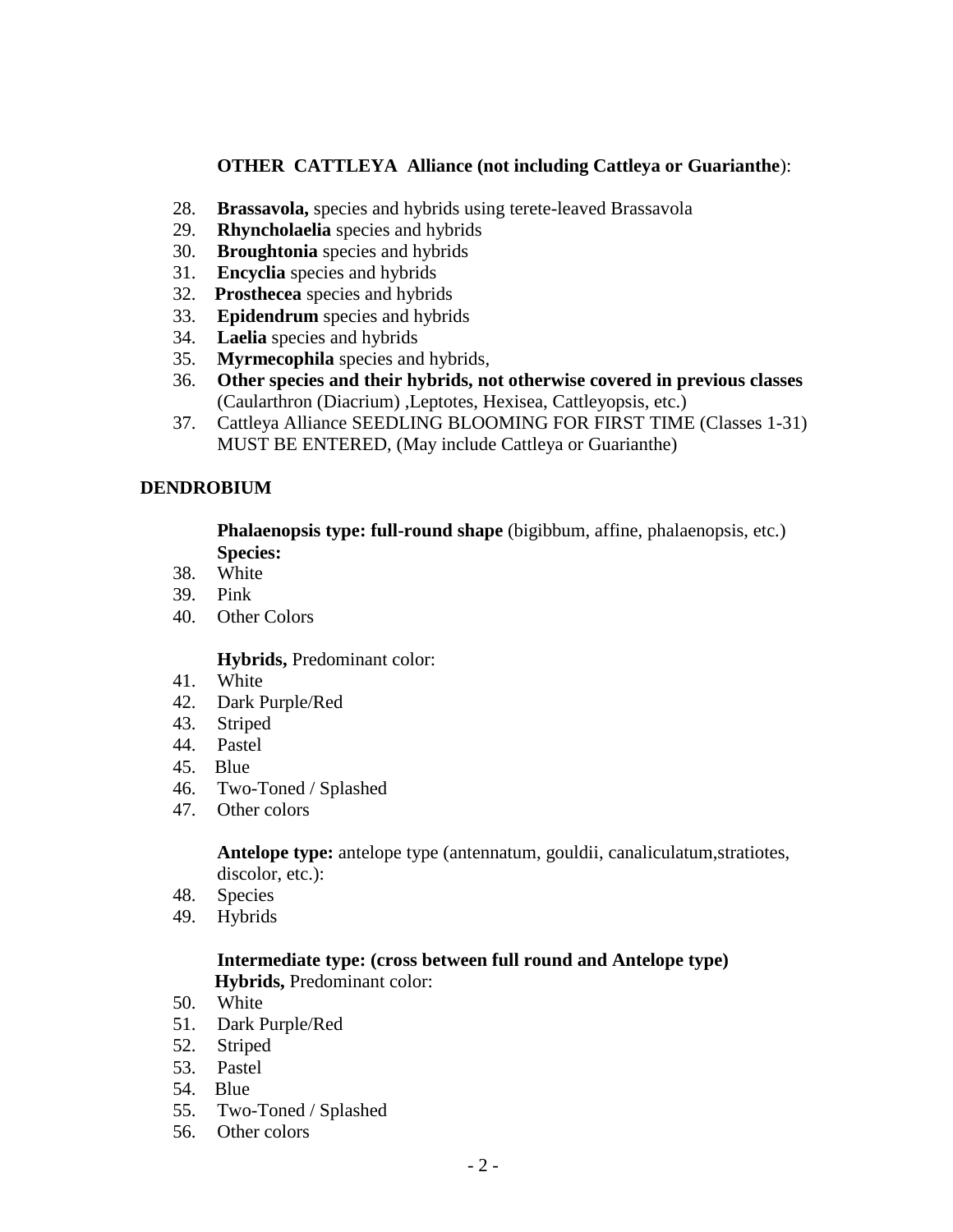#### **DENDROBIUM continued:**

**Nobile type:** (nobile, loddigesii, anosmum, aphyllum, parishii, etc.

- 57. Species
- 58. Hybrids

**Callista Section:** (aggregatum, chrysotoxum, amabile, densiflorum, farmeri, etc.)

- 59. Species
- 60. Hybrids

**Formosae Section:** (formosum, sanderae, dearei, schuetzei, etc.)

- 61. Species
- 62. Hybrids

#### **Latouria Section: (**spectabile, atroviolaceum, convolutum, etc.)

- 63. Species
- 64. Hybrids (Latouria x Latouria)
- 65. Intersectionl Hybrids between Latouria and any other dendrobium section
- 66**. Other Dendrobiums forms not covered elsewhere**:

#### **ONCIDIUM ALLIANCE**

- 67. **Species and Hybrids** with flowers **larger than 1 inch** natural spread
- 68. **Species and Hybrids** with flowers **smaller than or equal to 1 inch** natural spread
- 69. **Psychopsis** (butterfly type) species and hybrids: (papilio, kramerianum, Kalihi, etc.)
- 70. **Mule-ear type:** species and hybrids, (luridum, carthagenense, etc.)
- 71. **Terete type:** species and hybrids (jonesianum, etc.)
- 72. **Tolumnia (equitant leaf type)** species and hybrids
- 73. **Miltonia** species and hybrids
- 74. **Brassia** species and hybrids
- 75. **Other Oncidium Alliance** species and hybrids (Aspasia, Comparettia, Rodriguezia, Trichopilia, Cochlioda, Rhychostele etc.)
- 76. Any oncidium hybrid of classes 67 through 75 not covered in above classes.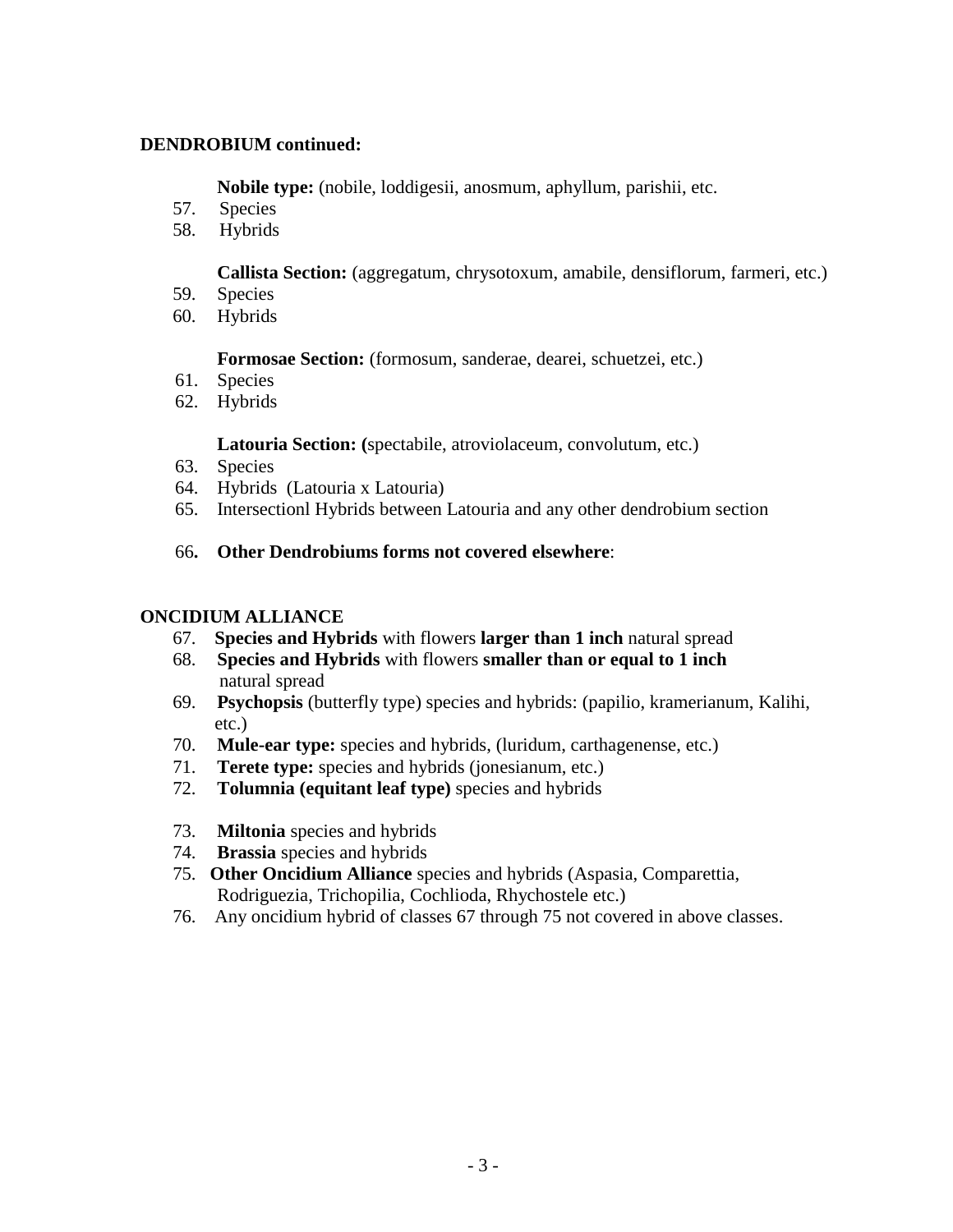## **PHALAENOPSIS ALLIANCE (Excluding Paraphalaenopsis)**

#### **Phalaenopsis Species:**

- 78. White (amabilis, aphrodite, etc)
- 79. Pink (schillerana, sanderana, stuartiana etc.)
- 80. Other (leuddemanniana, equestris, amboinensis, violacea, etc

## **Phalaenopsis Hybrids,** 2 1/2" AND LARGER NATURAL SPREAD:

- 81. White
- 82. White with contrasting colored lip
- 83. Pink ,Pastel
- 84. Purple, Red
- 85. Cream, Yellow, Green
- 86. Spotted and/or barred
- 87. Striped
- 88. Splashed
- 89. Harlequin
- 90. Other colors

## **Phalaenopsis Hybrids,** LESS THAN 2 1/2" NATURAL SPREAD:

- 91. White
- 92. White with contrasting colored lip
- 93. Pink, Pastel
- 94. Purple, Red
- 95. Cream, Yellow, Green
- 96. Spotted and/or barred
- 97. Striped
- 98. Splashed
- 99. Harlequin
- 100. Other colors

#### 101. **Phalaenopsis intergeneric hybrids (Phal. x V. etc.)**

 102. **Phalaenopsis** SEEDLINGS BLOOMING FOR FIRST TIME, Duel entry, Classes 78-101 must be entered)

#### **VANDA ALLIANCE**

- 103. **Papilionanthe (terete leaved)** species and hybrids, (teres, hookeriana, etc.)
- 104. **Strap-leaf** species (tricolor, luzonica, tessellata, etc.)
- 105. Vanda species with flowers less than 2 inches (falcata, ampullaceum, miniata, curvifolium, etc.)
- 106. Any other Vanda Alliance species not covered above
- 107. **Semi-terete** hybrids: **(**Nellie Morley, Josephine van Brero, etc.)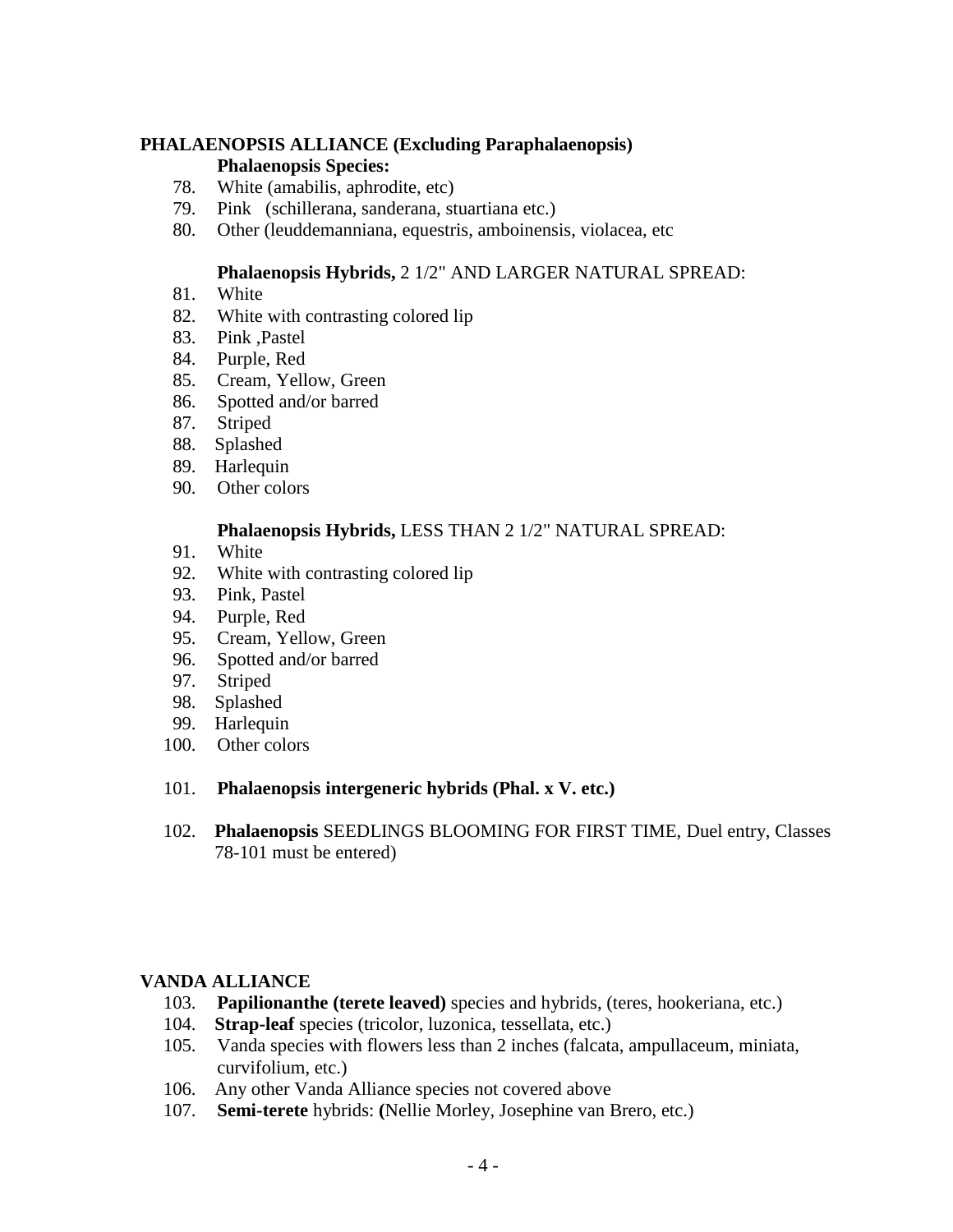## **VANDA ALLIANCE continued:**

#### **Vanda: Strap-Leaf hybrids with flower 3" or less,** predominant color:

- 108. White, Green
- 109. Yellow
- 110. Orange
- 111. Brown, Tan
- 112. Pink, Red, Lavender
- 113. Blue, Purple
- 114. Spotted
- 115. Other colors

# **Vanda: Strap-Leaf hybrid with flowers larger than 3",** predominant color:

- 116. White, Green
- 117. Yellow
- 118. Orange
- 119. Brown, Tan
- 120. Pink, Red, Lavender
- 121. Blue, Purple
- 122. Spotted
- 123. Other colors

## **Other Vanda Alliance Genera:**

- 124. **Angraecoid**, species and hybrids,
- 125. **Vandopsis**, species and hybrids, (**not covered above)**
- 126. **Renanthera,** species and hybrids,(**not covered above)**
- 127. **Rhynchostylis** species and hybrids,(**not covered above)**
- 128. **Other Vandaceous** species and hybrids, (Aerides, Arachnis, Paraphalaenopsis, etc)
- 129. Any Vanda Alliance, species and hybrids, other than those covered above

# **PAPHIOPEDILUM ALLIANCE**

- 130. **Paphiopedilum species**, Round form: (bellatulum, concolor, armeniacum, delenatii, micranthum, etc.)
- 131. **Paphiopedilum species**, Multifloral flowered inflorescences: **(**philippinense, rothschildianum, sanderianum, etc.)
- 132. **Paphiopedilum species,** sequentially flowered inflorescences: (chamberlainianum, glaucophyllum, primulinum, etc.)
- 133. **Paphiopedilum species**, Single flowered inflorescences, Maudiae type: (callosum, lawrenceanum, curtisii, etc.)
- 134. **Paphiopedilum species**, Single flowered, other than Maudiae type: (insigne, spicerianum, fairieanum, hirsutissimum, etc.)
- 135. **Paphiopedilum** species not covered elsewhere.
- 136. **Paphiopedilum hybrids**: Round form predominating.
- 137. **Paphiopedilum hybrids**: Multifloral types predominating.
- 138. **Paphiopedilum hybrids**: Sequentially flowered types predominating.
- 139. **Paphiopedilum hybrids**: Maudiae types predominating.
- 140. **Paphiopedilum hybrids**: Oher single flowered or polyfloral types.
- 141. **Paphiopedilum hybrids**: Standard Complex types predominating.
- 142. **Paphiopedilum Intersectional hybrids** of Intermediate Form